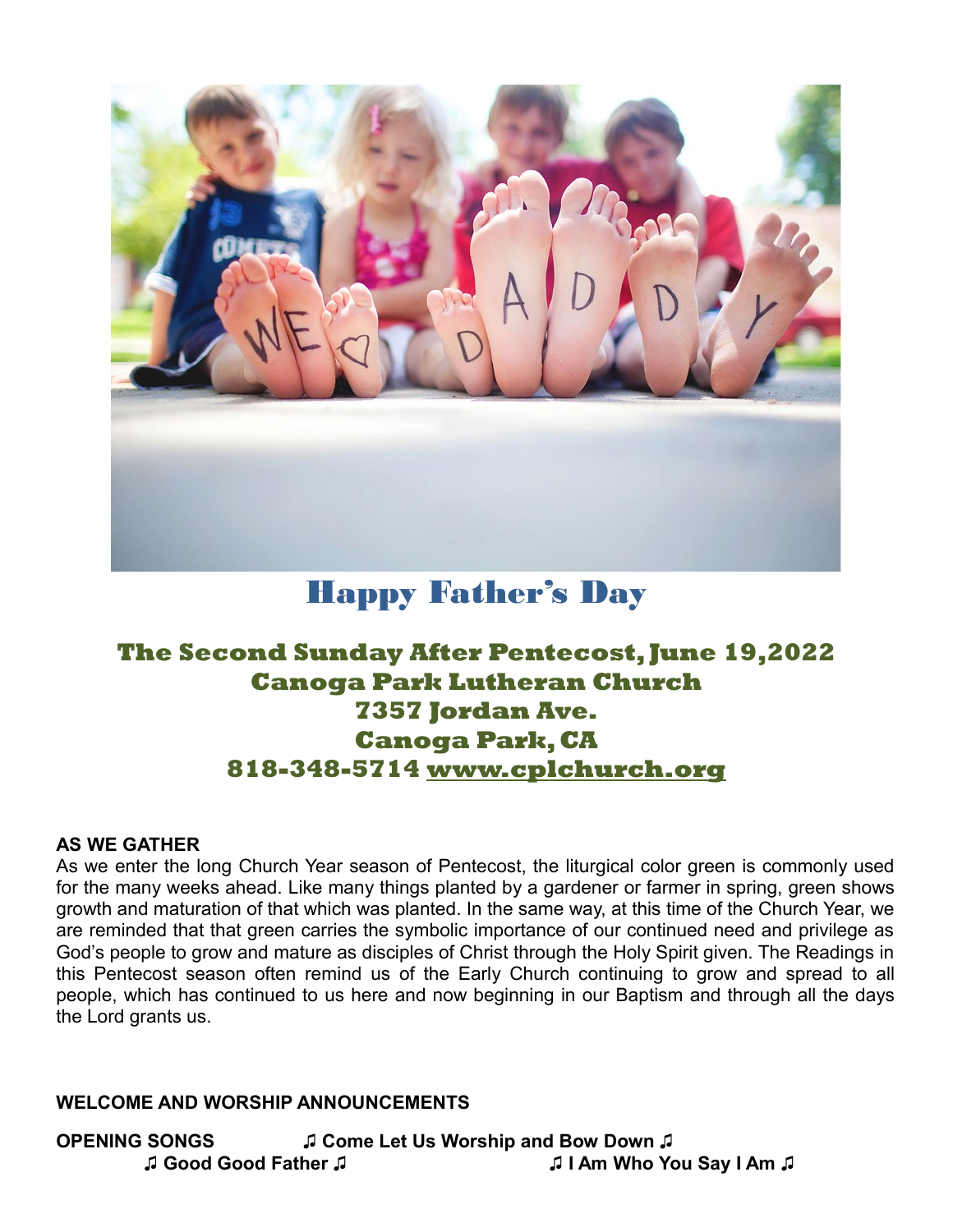#### **INVOCATION**

*Pastor: In the name of the Father and of the Son and of the Holy Spirit.* **People: Amen.**

#### **OPENING SENTENCES**

| Pastor:            | Arise, O LORD!                                                                                                                                                       |  |
|--------------------|----------------------------------------------------------------------------------------------------------------------------------------------------------------------|--|
| People:            | Save me, O my God!                                                                                                                                                   |  |
| Pastor:            | O LORD, how many are my foes! Many are rising against me;                                                                                                            |  |
| People:            | many are saying of my soul, there is no salvation for him in God.                                                                                                    |  |
| Pastor:            | Arise, O LORD!                                                                                                                                                       |  |
| People:            | Save me, O my God!                                                                                                                                                   |  |
| Pastor:            | But You, O LORD, are a shield about me, my glory, and the lifter of my head.                                                                                         |  |
| People:            | I cried aloud to the LORD, and He answered me from His holy hill.                                                                                                    |  |
| Pastor:            | Arise, O LORD!                                                                                                                                                       |  |
| People:            | Save me, O my God!                                                                                                                                                   |  |
| Pastor:<br>People: | I lay down and slept; I woke again, for the LORD sustained me.<br>I will not be afraid of many thousands of people who have set themselves against<br>me all around. |  |
| Pastor:            | Salvation belongs to the LORD; Your blessing be on Your people! Arise, O LORD!                                                                                       |  |
| People:            | Save me, O my God!                                                                                                                                                   |  |
| Pastor:            | Return to your home,                                                                                                                                                 |  |
| People:            | and declare how much God has done for you.                                                                                                                           |  |
|                    | <b>CONFESSION AND ABSOLUTION</b>                                                                                                                                     |  |
| Pastor:            | We come before our Lord in confession, no longer as slaves, but as God's own children<br>and as heirs of all He graciously gives.                                    |  |
| People:            | We confess we often remain captive and enslaved to our sin and have neglected<br>the name You have given us as Your children.                                        |  |

- *Pastor: Like those in Isaiah's day, we are a rebellious people who walk in a way that is neither*
- *good nor faithful, following our own devices and desires.* **People: We, on our own, have no right to be called Your heirs or to receive Your blessings.**
- *Pastor: For the many times we forget Christ's power and victory and all we ever need fear in this body and life,*

**People: forgive us, renew us, and lead us, that we may delight in Your will and walk in Your ways to the glory of Your holy name. Amen.**

*Pastor: In spite of our sin, the Lord gives His grace and good news of hope, promise, and victory. To the people in Isaiah's day and to us, He speaks: " 'Do not destroy it, for there is a blessing in it,' so I will do for My servants' sake. . . . I will bring forth offspring from*  Jacob, and from Judah possessors of My mountains; My chosen shall possess it, and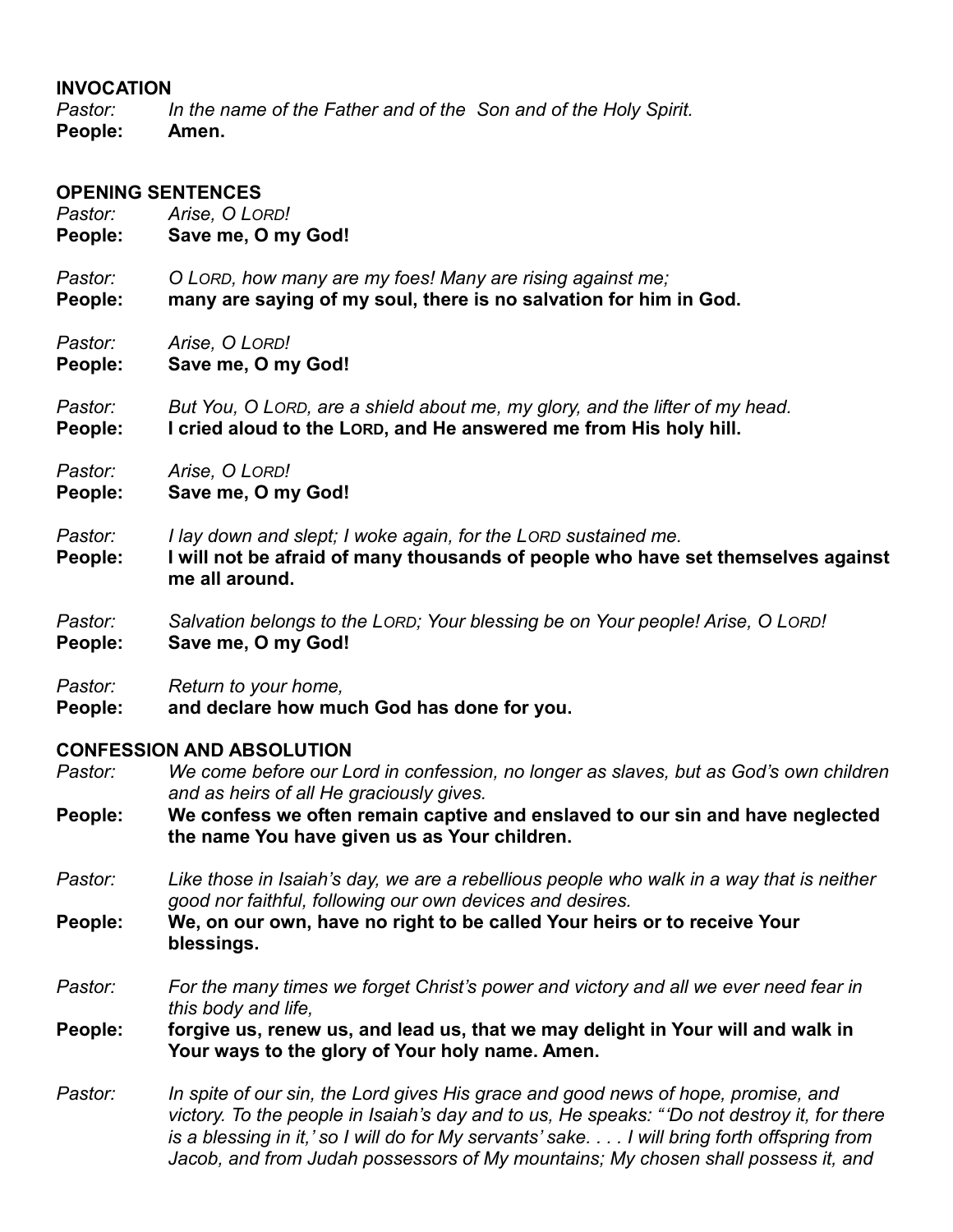*My servants shall dwell there."*

*Through the mercy and sacrifice of our Lord Jesus, and in spite of our sinful nature and willful breaking of His Law given out of love, He calls us His children and His heirs to set us free and to live in the victory He has won for us. Through Christ alone we have gained access to His grace by which we now stand. As a called and ordained servant of Christ and by His authority, I forgive you all your sins in the name of the Father and of the Son and of the Holy Spirit.*

**People: Amen.**

#### **PRAYER OF THE DAY**

*Pastor: Let us pray.*

*O God, You have prepared for those who love You such good things as surpass our understanding. Cast out all sins and evil desires from us, and pour into our hearts Your Holy Spirit to guide us into all blessedness; through Jesus Christ, Your Son, our Lord, who lives and reigns with You and the Holy Spirit, one God, now and forever.*

**People: Amen.**

#### **OLD TESTAMENT READING Isaiah 65:1–9**

<sup>1</sup>I was ready to be sought by those who did not ask for me; I was ready to be found by those who did not seek me. I said, "Here am I, here am I," to a nation that was not called by my name.  $^{\rm 2}$ I spread out my hands all the day to a rebellious people, who walk in a way that is not good, following their own devices;  $3a$  people who provoke me to my face continually, sacrificing in gardens and making offerings on bricks; <sup>4</sup>who sit in tombs, and spend the night in secret places; who eat pig's flesh. and broth of tainted meat is in their vessels; <sup>5</sup>who say, "Keep to yourself, do not come near me, for I am too holy for you." These are a smoke in my nostrils, a fire that burns all the day. <sup>6</sup>Behold, it is written before me: "I will not keep silent, but I will repay; I will indeed repay into their bosom <sup>7</sup>both your iniquities and your fathers' iniquities together, says the LORD; because they made offerings on the mountains and insulted me on the hills, I will measure into their bosom payment for their former deeds." <sup>8</sup>Thus says the LORD: "As the new wine is found in the cluster, and they say, 'Do not destroy it,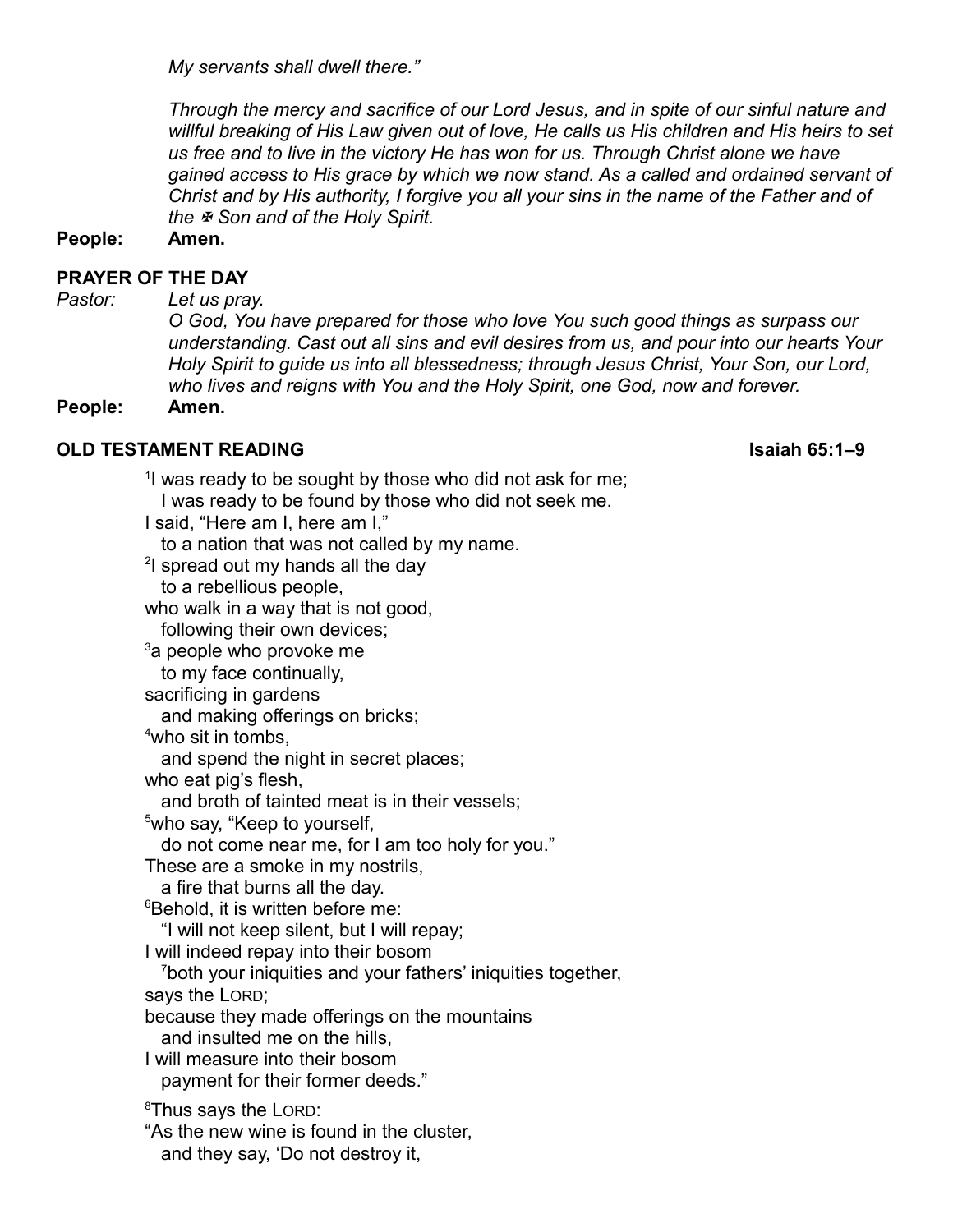for there is a blessing in it,' so I will do for my servants' sake, and not destroy them all. <sup>9</sup>I will bring forth offspring from Jacob, and from Judah possessors of my mountains; my chosen shall possess it, and my servants shall dwell there.

*Reader: This is the Word of the Lord.*

**People: Thanks be to God**

### **EPISTLE Galatians 3:23—4:7**

<sup>23</sup>Now before faith came, we were held captive under the law, imprisoned until the coming faith would be revealed. <sup>24</sup>So then, the law was our guardian until Christ came, in order that we might be justified by faith. <sup>25</sup>But now that faith has come, we are no longer under a guardian, <sup>26</sup>for in Christ Jesus you are all sons of God, through faith. <sup>27</sup>For as many of you as were baptized into Christ have put on Christ. <sup>28</sup>There is neither Jew nor Greek, there is neither slave nor free, there is neither male nor female, for you are all one in Christ Jesus. <sup>29</sup>And if you are Christ's, then you are Abraham's offspring, heirs according to promise.

<sup>1</sup>I mean that the heir, as long as he is a child, is no different from a slave, though he is the owner of everything, <sup>2</sup>but he is under guardians and managers until the date set by his father. <sup>3</sup>In the same way we also, when we were children, were enslaved to the elementary principles of the world. <sup>4</sup>But when the fullness of time had come, God sent forth his Son, born of woman, born under the law, <sup>5</sup>to redeem those who were under the law, so that we might receive adoption as sons. <sup>6</sup>And because you are sons, God has sent the Spirit of his Son into our hearts, crying, "Abba! Father!" <sup>7</sup>So you are no longer a slave, but a son, and if a son, then an heir through God.

*Reader: This is the Word of the Lord.*

**People: Thanks be to God.**

### **HOLY GOSPEL** Luke 8:26–39

*P The Holy Gospel according to St. Luke, the eighth chapter*.

### C **Glory to You, O Lord**

 $26$ Then they sailed to the country of the Gerasenes, which is opposite Galilee.  $27$ When Jesus had stepped out on land, there met him a man from the city who had demons. For a long time he had worn no clothes, and he had not lived in a house but among the tombs. <sup>28</sup>When he saw Jesus, he cried out and fell down before him and said with a loud voice, "What have you to do with me, Jesus, Son of the Most High God? I beg you, do not torment me." <sup>29</sup>For he had commanded the unclean spirit to come out of the man. (For many a time it had seized him. He was kept under guard and bound with chains and shackles, but he would break the bonds and be driven by the demon into the desert.) <sup>30</sup>Jesus then asked him, "What is your name?" And he said, "Legion," for many demons had entered him.  $31$ And they begged him not to command them to depart into the abyss.  $32$ Now a large herd of pigs was feeding there on the hillside, and they begged him to let them enter these. So he gave them permission. <sup>33</sup>Then the demons came out of the man and entered the pigs, and the herd rushed down the steep bank into the lake and were drowned.

 $34$ When the herdsmen saw what had happened, they fled and told it in the city and in the country.  $35$ Then people went out to see what had happened, and they came to Jesus and found the man from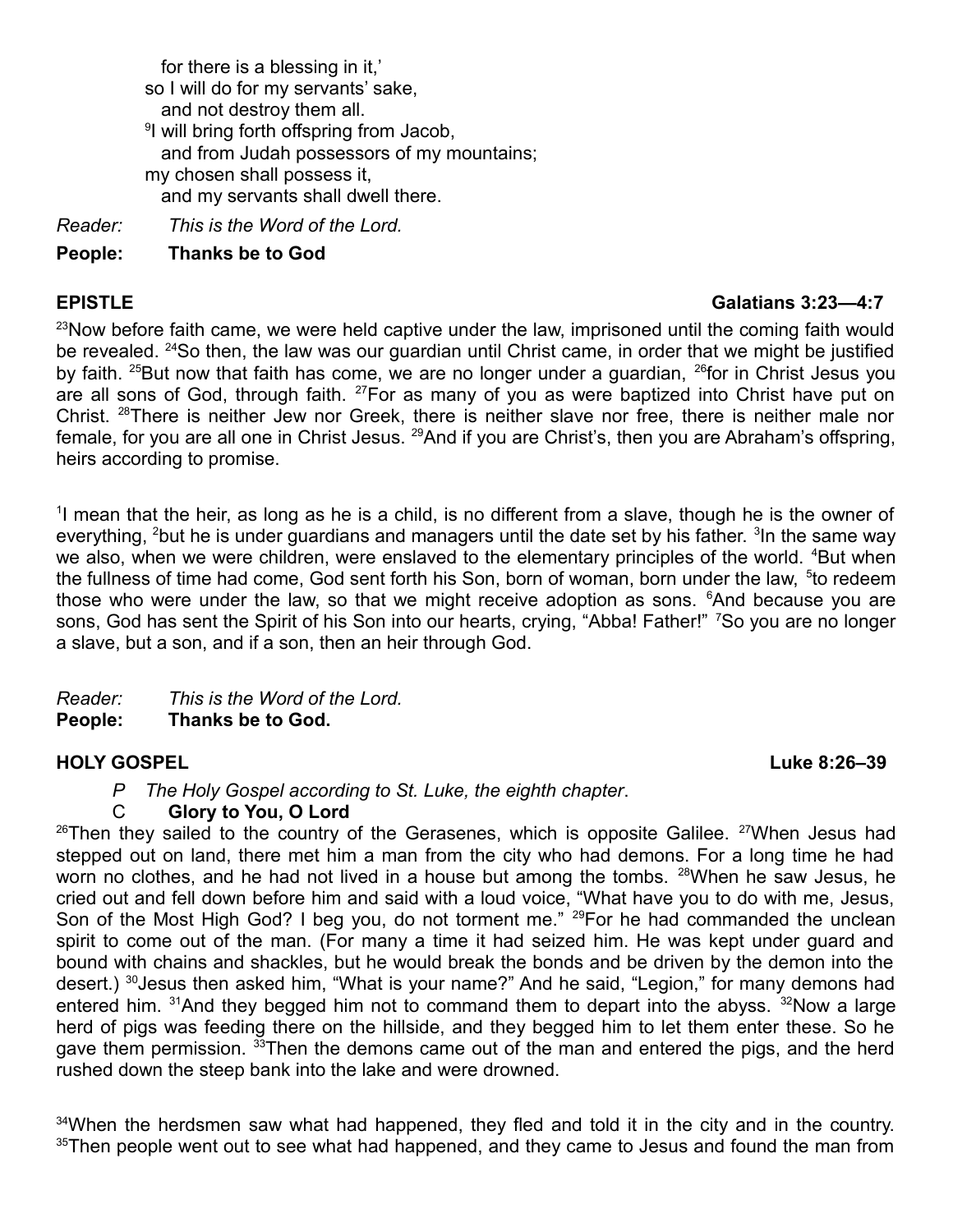whom the demons had gone, sitting at the feet of Jesus, clothed and in his right mind, and they were afraid. <sup>36</sup>And those who had seen it told them how the demon-possessed man had been healed.  $37$ Then all the people of the surrounding country of the Gerasenes asked him to depart from them, for they were seized with great fear. So he got into the boat and returned. <sup>38</sup>The man from whom the demons had gone begged that he might be with him, but Jesus sent him away, saying, <sup>39</sup> Return to your home, and declare how much God has done for you." And he went away, proclaiming throughout the whole city how much Jesus had done for him.

- *P This is the Gospel of the Lord.*
- C **Praise to You, O Christ.**

#### **THE NICENE CREED**

**I believe in one God, the Father Almighty, maker of heaven and earth and of all things visible and invisible.** 

**And in one Lord Jesus Christ, the only-begotten Son of God, begotten of His Father before all worlds, God of God, Light of Light, very God of very God, begotten, not made, being of one substance with the Father, by whom all things were made; who for us men and for our salvation came down from heaven and was incarnate by the Holy Spirit of the virgin Mary and was made man; and was crucified also for us under Pontius Pilate. He suffered and was buried. And the third day He rose again according to the Scriptures and ascended into heaven and sits at the right hand of the Father. And He will come again with glory to judge both the living and the dead, whose kingdom will have no end.** 

**And I believe in the Holy Spirit, the Lord and giver of life, who proceeds from the Father and the Son, who with the Father and the Son together is worshiped and glorified, who spoke by the prophets. And I believe in one holy Christian and apostolic Church, I acknowledge one Baptism for the remission of sins, and I look for the resurrection of the dead and the life of the world to come. Amen.**

#### **SERMON HYMN " God's Own Child, I Gladly Say It " LSB No. 594** *(sung to the tune of Christ, the Life of All the Living" LSB No. 420)*

- 1 God's own child, I gladly say it: I am baptized into Christ! He, because I could not pay it, Gave my full redemption price. Do I need earth's treasures many? I have one worth more than any That brought me salvation free Lasting to eternity!
- 2 Sin, disturb my soul no longer: I am baptized into Christ! I have comfort even stronger: Jesus' cleansing sacrifice. Should a guilty conscience seize me Since my Baptism did release me In a dear forgiving flood, Sprinkling me with Jesus' blood?
- 3 Satan, hear this proclamation: I am baptized into Christ! Drop your ugly accusation,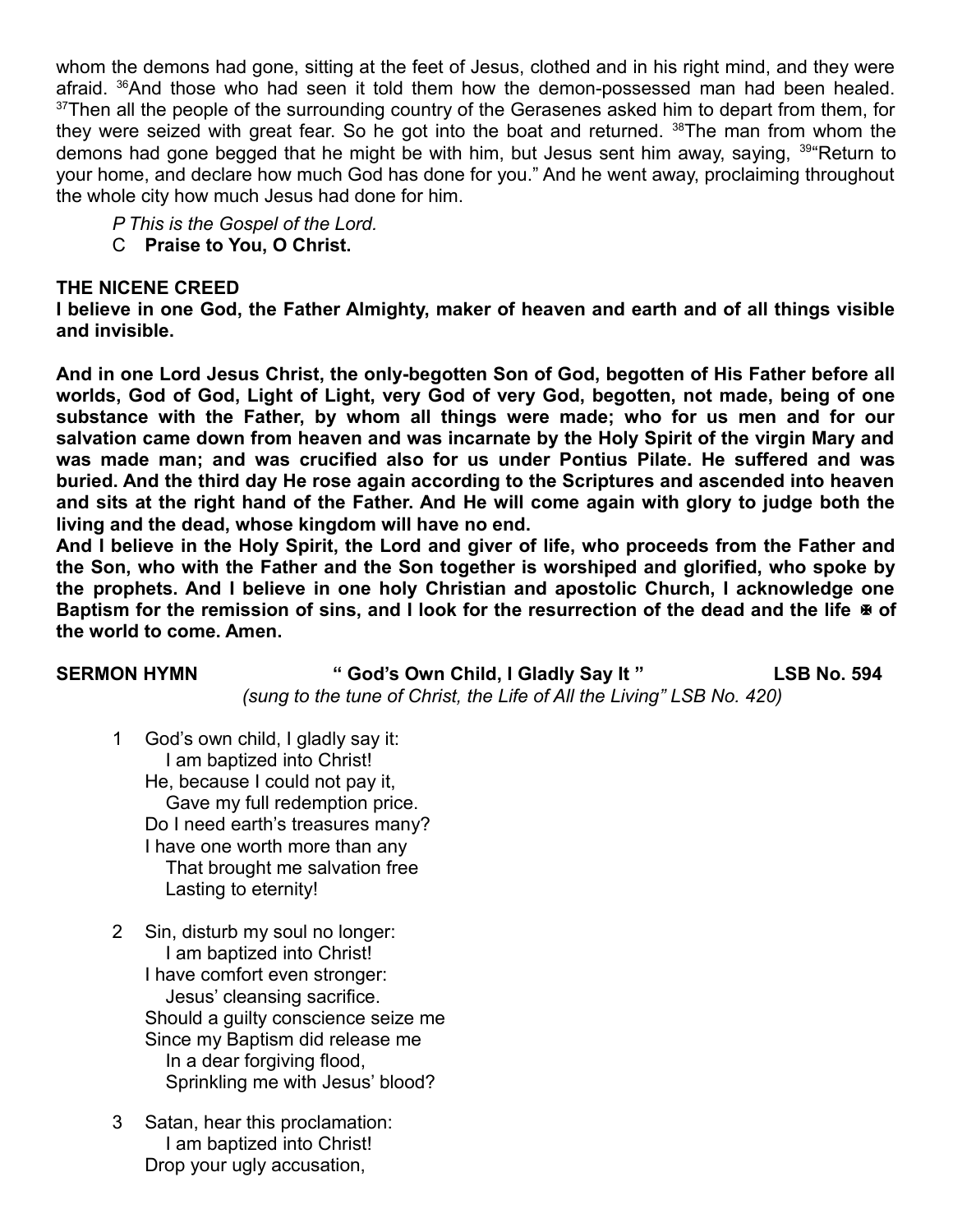I am not so soon enticed. Now that to the font I've traveled, All your might has come unraveled, And, against your tyranny, God, my Lord, unites with me!

- 4 Death, you cannot end my gladness: I am baptized into Christ! When I die, I leave all sadness To inherit paradise! Though I lie in dust and ashes Faith's assurance brightly flashes: Baptism has the strength divine To make life immortal mine.
- 5 There is nothing worth comparing To this lifelong comfort sure! Open-eyed my grave is staring: Even there I'll sleep secure. Though my flesh awaits its raising, Still my soul continues praising: I am baptized into Christ; I'm a child of paradise!

Text: Erdmann Neumeister, 1671–1756; tr. Robert E. Voelker, 1957 Text: © 1991 Robert E. Voelker. Used by permission: LSB Hymn License no. 110000309

#### **SERMON "Child of God" Galatians 3:23-4:7**



#### **PRAYERS OF THE CHURCH**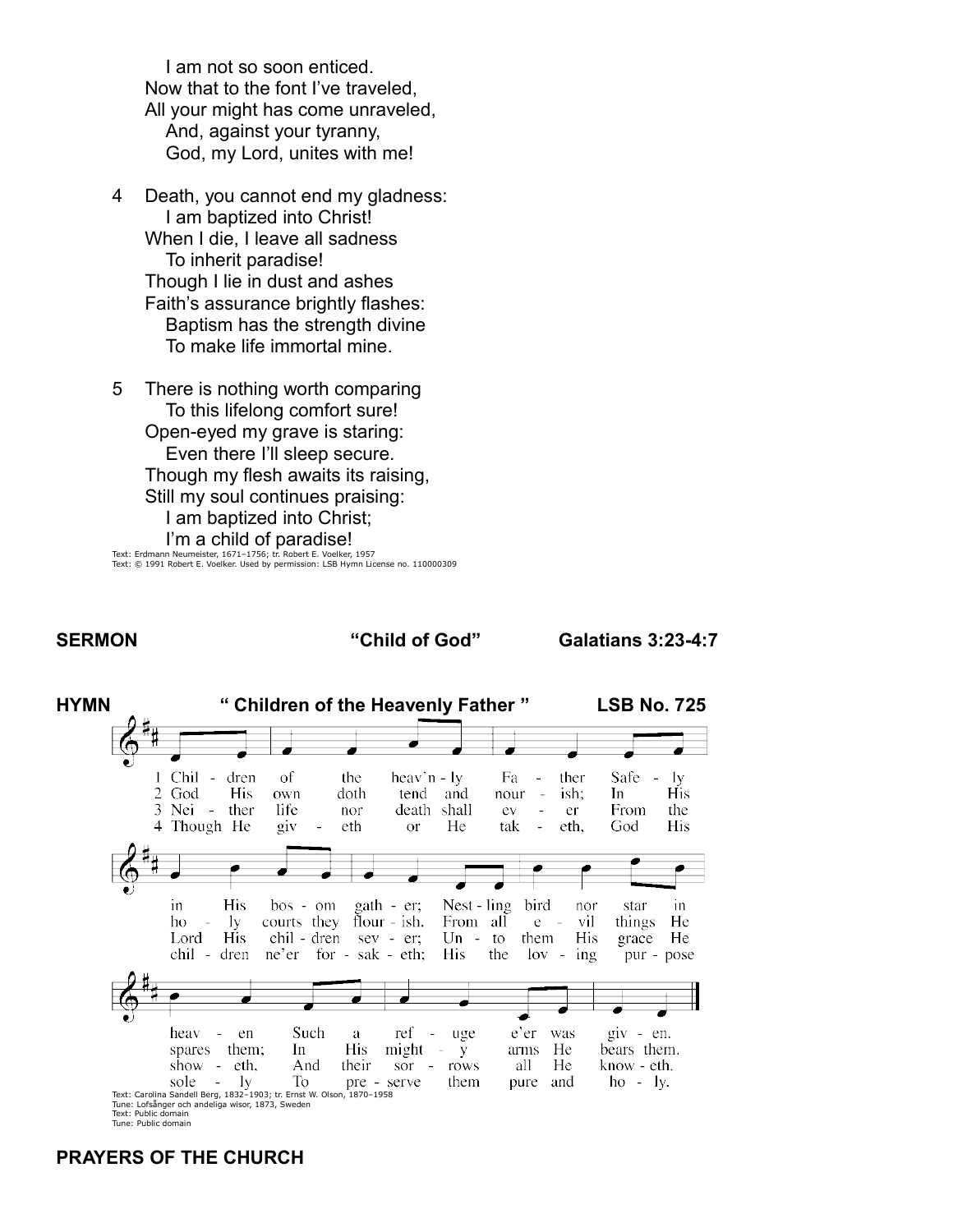| Pastor:<br>only-begotten Son | God the Father Almighty, You so loved the world that You gave<br>Your                                                                                                                                                                                                                                                                                   |  |
|------------------------------|---------------------------------------------------------------------------------------------------------------------------------------------------------------------------------------------------------------------------------------------------------------------------------------------------------------------------------------------------------|--|
| People:                      | to save us from our sin and to make us Your children and heirs of all Your<br>blessings through faith in Him.                                                                                                                                                                                                                                           |  |
| Pastor:                      | As You have destroyed the lasting penalties of our sin, eternal death, and the power of<br>the devil,                                                                                                                                                                                                                                                   |  |
| People:                      | help us to live each day knowing the victory has been won by and through Christ,<br>our Lord.                                                                                                                                                                                                                                                           |  |
| Pastor:<br>People:           | We pray for our families: On this celebratory weekend, we pray for fathers,<br>that they faithfully lead their families and children in the way of Christ and peace;                                                                                                                                                                                    |  |
| Pastor:<br>People:           | for mothers,<br>that they have strength and grace to manage their many responsibilities and to<br>give them joy and fulfillment in their work and duties;                                                                                                                                                                                               |  |
| Pastor:<br>People:           | and for children,<br>that they grow in the faith in which You have called them through Baptism, heirs<br>of Your promises, and develop in all ways pleasing to You.                                                                                                                                                                                     |  |
| Pastor:                      | Lift up all those who are weighed down by the guilt and shame of sin. Release them<br>from their bondage                                                                                                                                                                                                                                                |  |
| People:                      | and point them to forgiveness at the feet of Jesus.                                                                                                                                                                                                                                                                                                     |  |
| Pastor:                      | Lord, walk with all those who are grieving in the shadow of death, [especially]. Look<br>with favor upon all who are sick, injured, and recovering, [especially]. Comfort them<br>with the hope of the resurrection to eternal life.                                                                                                                    |  |
| People:                      | Have mercy upon them and heal them according to Your will.                                                                                                                                                                                                                                                                                              |  |
| Pastor:                      | Strengthen all those who are fighting against the power of Satan. Remind them of Your<br>presence in Your Word and Sacraments. Give hope to all those who are isolated and<br>lonely.                                                                                                                                                                   |  |
| People:                      | Bring them into the presence of the loving community of Your Church that they<br>find help and hope among Your people.                                                                                                                                                                                                                                  |  |
| Pastor:                      | Embolden and enliven the faith You have given through Your Spirit as we are in the<br>world but not of the world. Empower us to be Your witnesses in our relationships, our<br>vocations, and among our neighbors, that all may know the power and the victory of<br>Your Son's death and resurrection and rejoice in forgiveness, life, and salvation. |  |

#### **SPECIAL PETITIONS**

- *Pastor: Into Your hands we commend all for whom we pray, trusting in Your mercy through Your Son, Jesus Christ, our Lord.*
- **People:**

### **THE LORD'S PRAYER**

**Our Father who art in heaven, hallowed be Thy name, Thy kingdom come, Thy will be done on earth as it is in heaven; give us this day our daily bread; and forgive us our trespasses as we**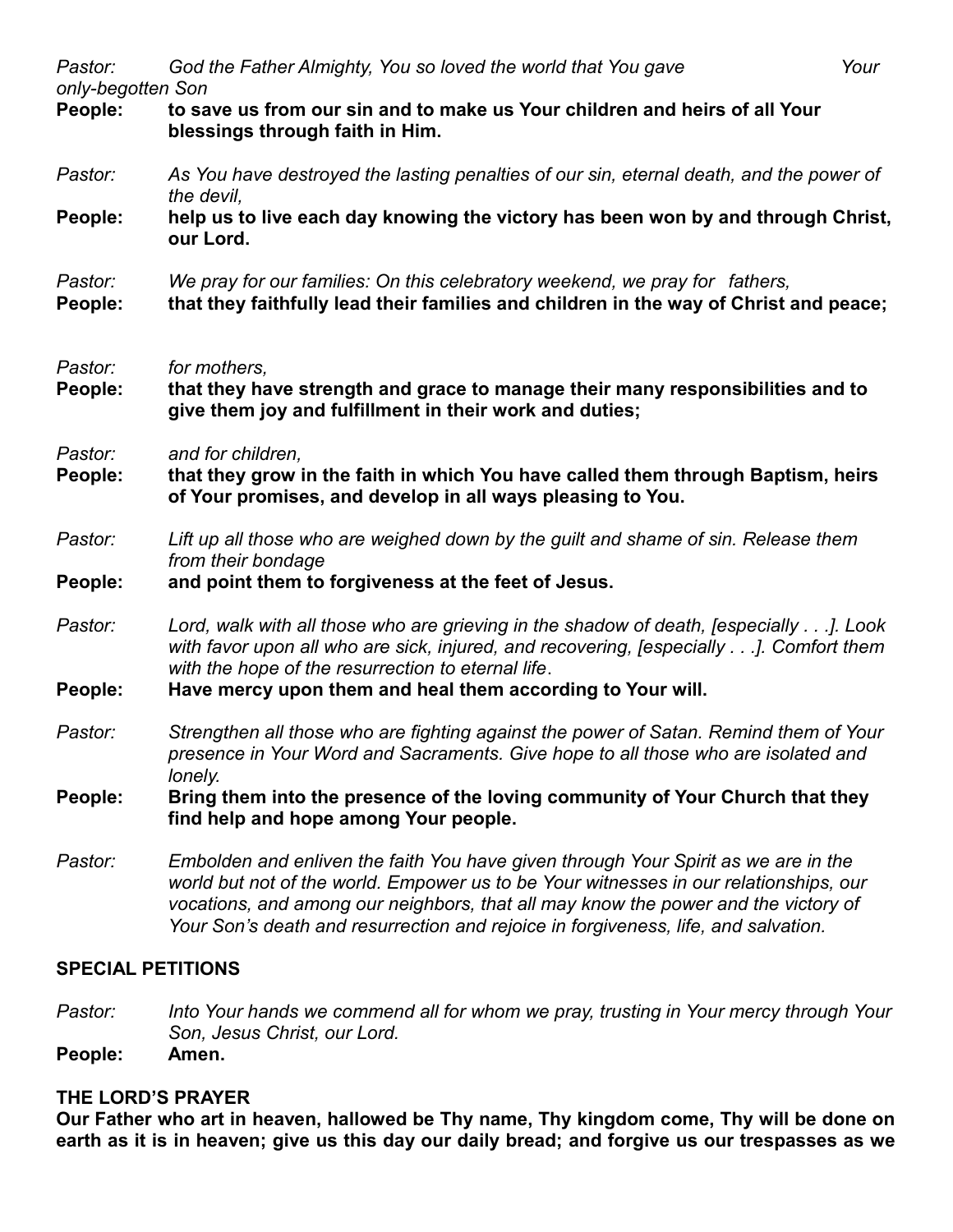**forgive those who trespass against us; and lead us not into temptation, but deliver us from evil. For Thine is the kingdom and the power and the glory forever and ever. Amen.**

#### **BLESSING**





**CLOSING SONG ♫ I Belong to Jesus (Oh Hallelujah) ♫**

**ANNOUNCEMENTS**

**COMMUNION PRAYER**

### **THE WORDS OF INSTITUTION**

## **COMMUNION DISTRIBUTION SONG ♫ Come to the Table of Mercy ♫ ♫ White As Snow ♫**

Creative Worship for the Lutheran Parish, Series C, Quarter 2. Copyright © 2021 Concordia Publishing House. All rights reserved. Used by permission.

| <b>We Are</b> |                |
|---------------|----------------|
| Canoga        | <u>C</u> aring |
| Dark          | <u>Deople</u>  |
| Lathgran      | <u>L</u> oving |
| Church        | Christ!        |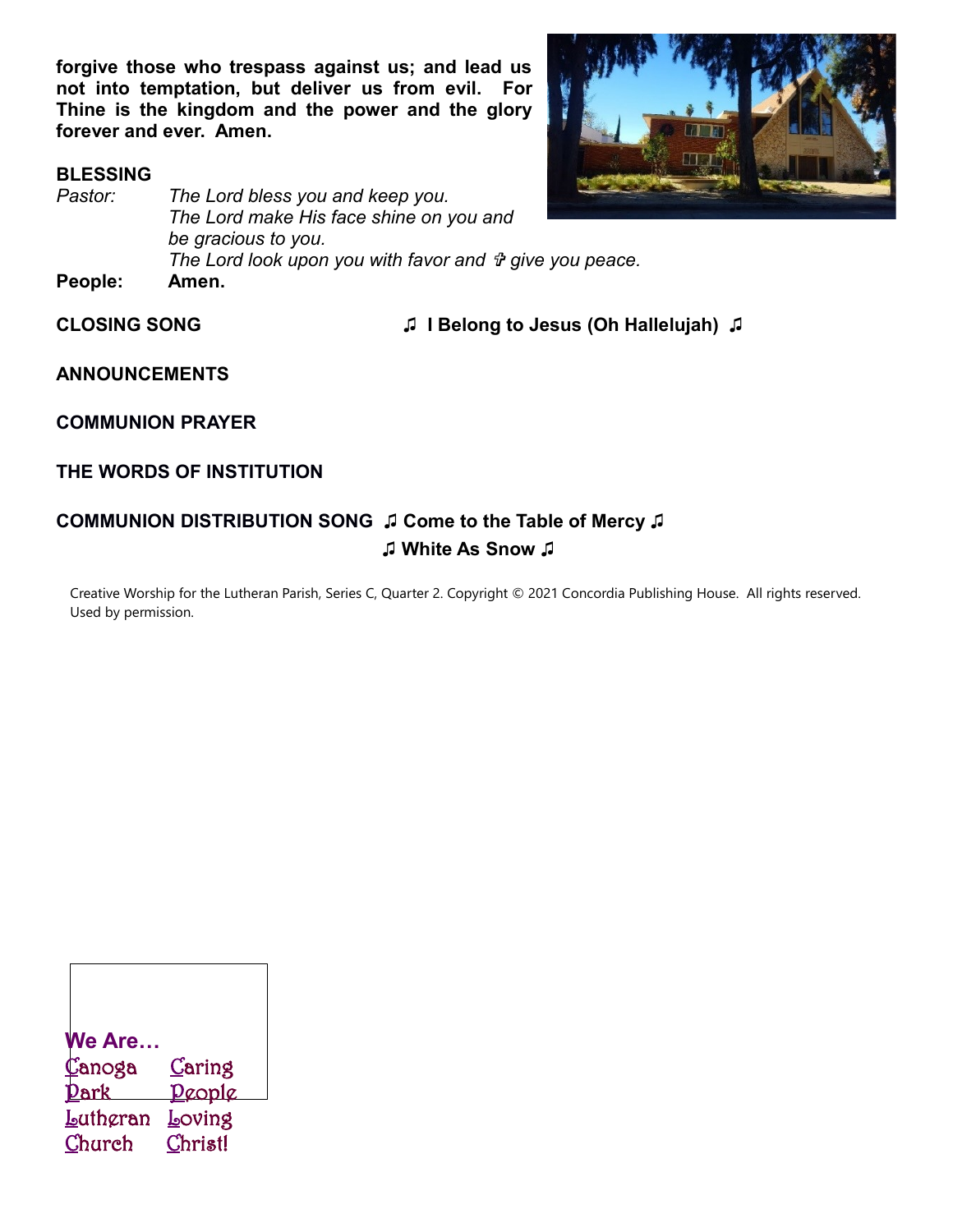

**LA County has lifted the Mask Requirement. We all need to Remember: Everyone has a different comfort level and tolerance, so we need to be compassionate towards others. If you still feel more comfortable and safe wearing a mask into and during church – please go ahead and do so. We offer in-person**

**Worship Sundays at 9:30 am in the Sanctuary.** (*Holy Communion is offered the first and third Sunday of each month*; and *also by appointment with Pastor Tim during the week*.)

This Worship is a combined Worship and is recorded and uploaded to our website so other members and folks all around the world are able to Worship with us! (Note – we get anywhere from 1,000-2,000 watches per month! All praise to God for this marvelous outreach of His Good News!) If you can't be with us in-person Sunday mornings, please Worship along with us online. Feel free to contact me with any questions you may have.

In HIS service & love – Pastor Tim

**TITHES AND OFFERINGS** We offer two ways to give to CPLC, through our Facebook page or on the church website. Also, you may continue to mail your tithes and offerings to the church: Canoga Park Lutheran Church, 7357 Jordan Ave. Canoga Park, CA 91303.

**FLOWERS ON THE ALTAR FROM** Sue and Val Shiller are in honor of Faith's birthday. God's blessings to you, Faith as you continue to grow with the Lord. You are a blessing to all who know



Happy Birthday FAITH

you! They also wish all father's a Happy Father's Day Today!

*Congratulations to Corran Haug-Villalobos who graduated from Canoga Park High School Thursday, June 9th!! We celebrate his achievement and are proud of his accomplishments! He will be attending California State University Northridge. We are so grateful for his expertise and help every Sunday with our video ministry!*



*Congratulations to Danielle Dennis who graduated from Simi Valley High School June 2nd!! We celebrate* **GA PARA** *her achievements. May her creative passion lead her on to much success in the future. She will be*

*attending California State University Northridge in the Fall.* 



*Birthdays this week: Faith Shiller 6/19 Manfred Richter 6/20; Charlene Dennis 6/24*



**READER for today's worship:** Michelle Jenks **READER for next Sunday, June 26 worship**: Donna Voogt

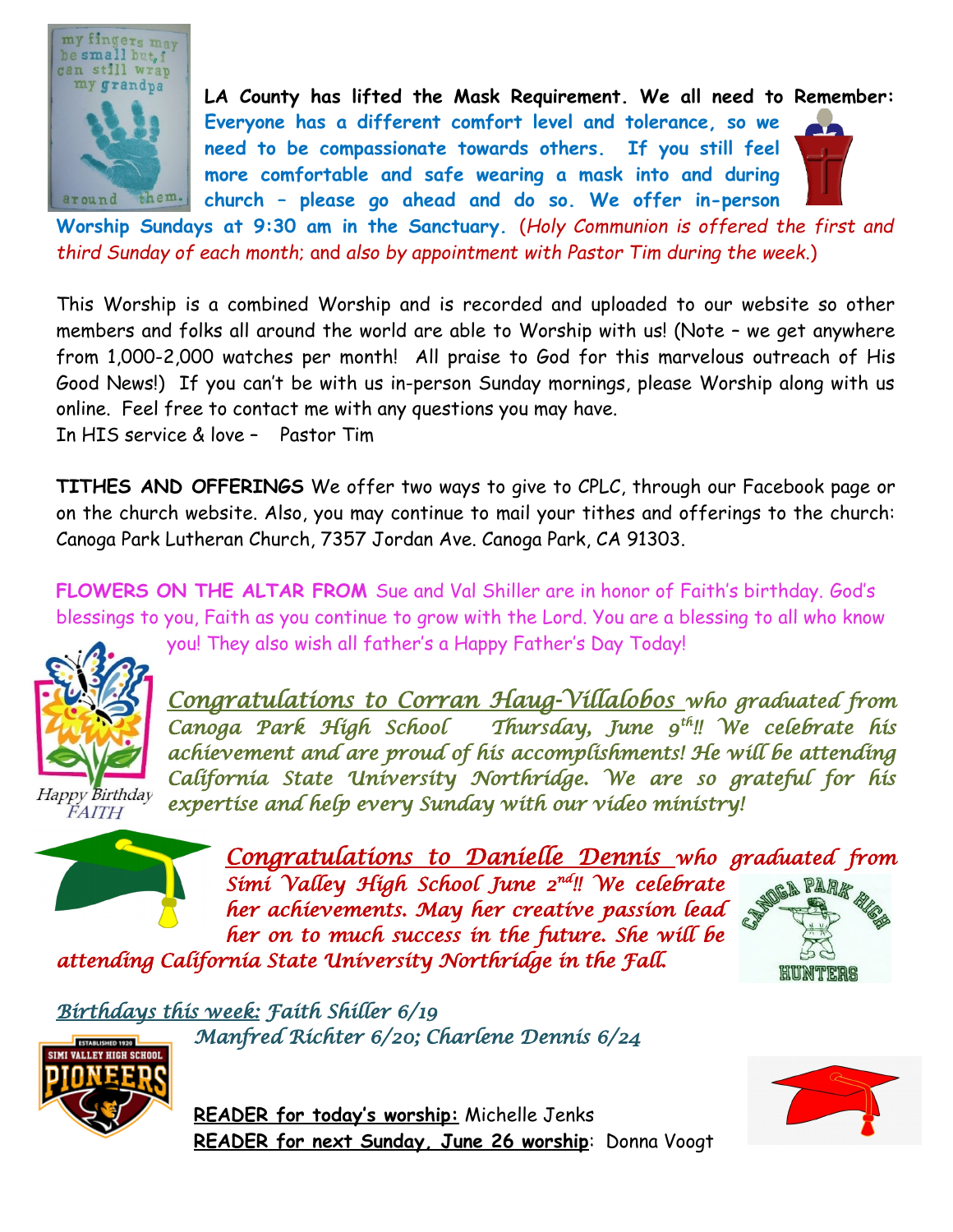**The LWML is 80 years old!** In thanksgiving for 80 years of the Lutheran Women's Missionary League, each member, group, zone, or district is encouraged to reflect God's love by blessing others with 80 of something. Our local LWML has pledged to collect 80 cans of food to donate to Our Redeemer Lutheran's Food Pantry. We invite the congregation to join us during the month of June in bringing canned goods, which can be placed in the wooden collection box at the back of the church. Thank you for sharing your blessings!



**THE LUTHERAN HOUR for Sunday, June 26 – "Nurse Logs"** Speaker: Rev. Dr. Michael Zeigler We can't negotiate our value with God; however,

God regards us as infinitely valuable. For broadcast information go

to lhm.org



## **PLEASE KEEP CPLC, FAITH LUTHERAN CHURCH, WOODLAND PARK, COLORADO AND PASTOR TIM & MICHELLE**

In your prayers as Faith Lutheran Church, Woodland Park Co. has called Pastor Tim to come to be their Pastor. Pray for God's wisdom and guidance. If you would like to speak with Pastor Tim about this, please contact him.



# **PRAY FOR:**

**Suffering from an Illness: ╬** Pastor KC Jenks who will be having open heart surgery July 29<sup>th</sup> at UCLA Ronald Reagan Medical Center; Gail Sims (friend of Dave Harmon); Wayne Stuber, pulmonary fibrosis, (Jan Just's brother); Carol

Paola; Jim & Kathleen, friends of Richard & Renate Rangel); Trudy Poppe; Autumn Bennett



(Parkinson's disease; Craig Buchanan; Katie Hollis; Kat Krasomil (friend of Denise Lowry); Merle Ann Riggers; Mike Moran; Pam Canfield; Bob Boyle; Julie Dickerson; Jolene Thompson; Lindy Dickerson (one of our contractors)

**Recovery:** Walt Calhoon, Knee replacement surgery **New Home:** Karen Thomas needs to find a new home, as soon as possible.

**The Families who lost their children and the families of the teachers and the grandmother** that were killed in the shootings in Uvalde, Texas on Tuesday, May 24, 2022, and are laying their beloved children to rest these last few weeks.

**Cancer Treatments:** Jamie, (Friend of Molly Kelly, young mother with stage 3 HPV cancer), Danny, (Longtime friend of Molly Kelly, bone cancer and is at the end of his last days, Susan Klein, (Rica Harding's mother, suffering from lung cancer, undergoing radiation treatments), Richard DeProspero (uncle of Kristen Christensen fighting multiple myleloma); Pastor Jon Imme (Peace Lutheran Church, Lakeview Terrace); Robyn Patterson, (friend of James Decker, fighting ovarian cancer, ascites); Mark Felmann (Carol Johnson's son, diagnosed with a cancerous growth near his brain. and undergoing special treatment); Loren Felten; Pam Buchanan; Steve Lohr;